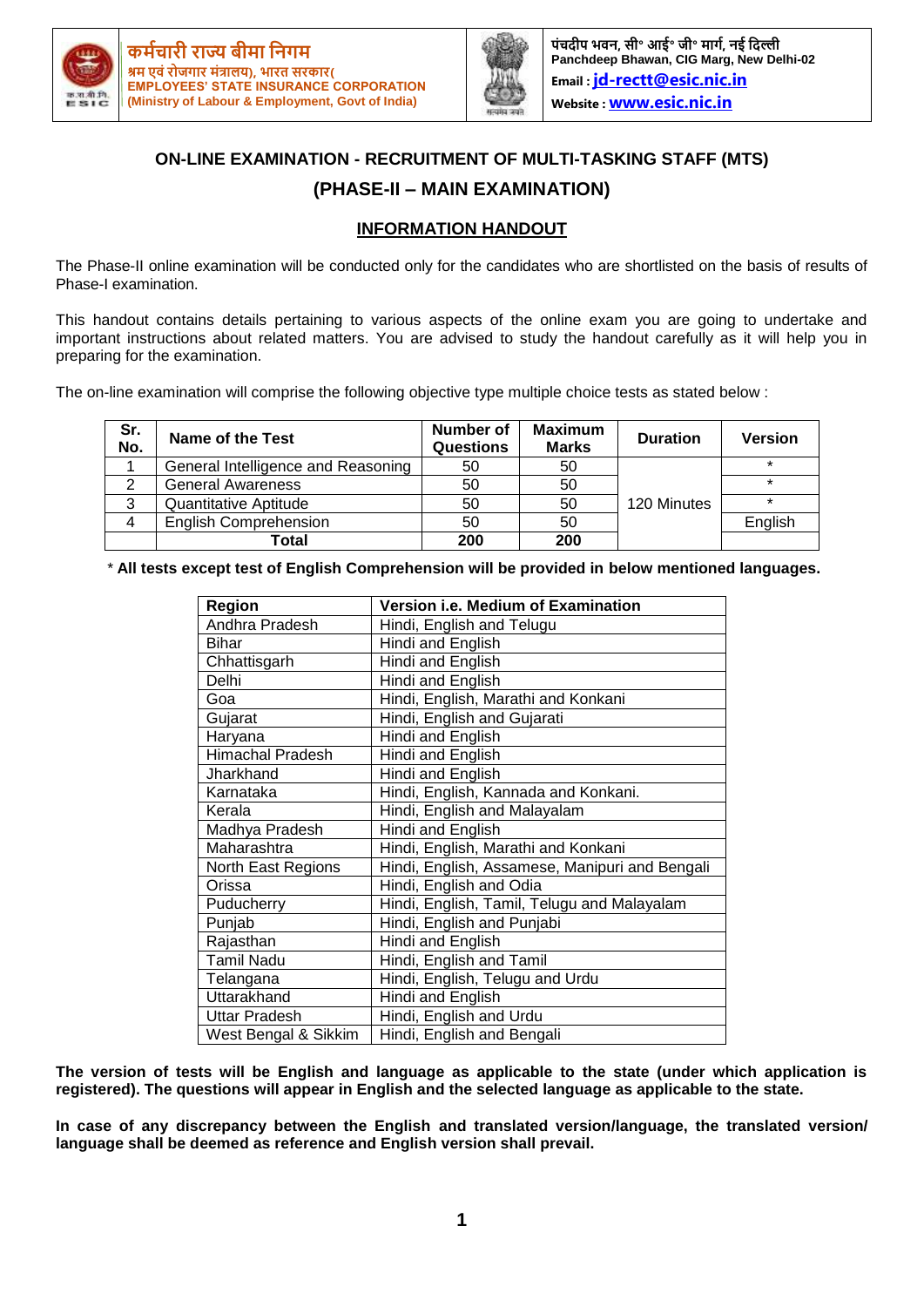The total time for the test is 120 minutes; however you may have to be at the venue for approximately 180 minutes including the time required for logging in, collection of the call letters, going through the instructions etc. The tests are compositely timed. You can attempt any question from any test within the time of 120 minutes. All the questions will have multiple choices. Out of the five answers to a question only one will be the correct answer. **You have to select the most appropriate answer and 'mouse click' that alternative which you feel is appropriate/correct. The alternative/ option that you have clicked on will be treated as your answer to that question. There will be penalty for wrong answers marked by you. For every wrong answer marked by you, 1/4th of the marks assigned to that question will be deducted as penalty.**

The Scores of Online Examination will be obtained by adopting the following procedure :

- (i) Number of questions answered correctly by a candidate in each objective test is considered for arriving at the Corrected Score after applying penalty for wrong answers.
- (ii) The Corrected Scores so obtained by a candidate are made equivalent to take care of the minor difference in difficulty level, if any, in each of the objective tests held in different sessions to arrive at the Equated Scores**\***

**\***Scores obtained by candidates on any test are equated to the base form by considering the distribution of scores of all the forms.

(iii) Test wise scores and scores on total is reported with decimal points upto two digits.

**Please note that the types of questions in this handout are only illustrative and not exhaustive. In the actual examination you will find questions of a higher difficulty level on some or all of these types and also questions on the types not mentioned here.**

Some sample questions are given below.

### **GENERAL INTELLIGENCE AND REASONING**

This is a test to see how well you can think. It contains questions of various kinds. Here are some sample questions.

- **Q.1.** If the letters in the word TOPS can be rearranged to form a meaningful word beginning with O, the last letter of that word is your answer. If more than one such word can be formed, M is the answer and if no such word can be formed, X is the answer.
	- (1) T (2) P (3) M (4) S (5) X
- **Q.2.** Some leaders are dishonest. Satyapriya is a leader. Which of the following inferences definitely follows from these two statements ?
	- (1) Satyapriya is honest (2) Satyapriya is dishonest
		-
	-
	- (3) Some leaders are honest (4) Leaders are generally dishonest
	- (5) Satyapriya is sometimes dishonest
- **Q.3.** If the letters of the following alphabet interchange positions, so that A takes the place of Z and Z takes the place of A; B takes the place of Y and Y takes the place of B and so on, what will be the 13th letter from the right ?

A B C D E F G H I J K L M N O P Q R S T U V W X Y Z (1) M (2) N (3) O (4) L (5) Other than those given as options

- **Q.4.** If the first and the second letters in the word 'DEPRESSION' were interchanged, also the third and the fourth letters, the fifth and sixth letters and so on, which of the following would be the seventh letter from the right ? (1) R  $(2)$  O  $(3)$  S  $(4)$  I  $(5)$  Other than those given as options
- **Q.5.** In a row of girls, if Seeta who is 10th from the left and Lina who is 9th from the right interchange their seats, Seeta becomes 15th from the left. How many girls are there in the row ? (1)  $16$  (2)  $18$  (3)  $19$  (4)  $22$  (5) Other than those given as options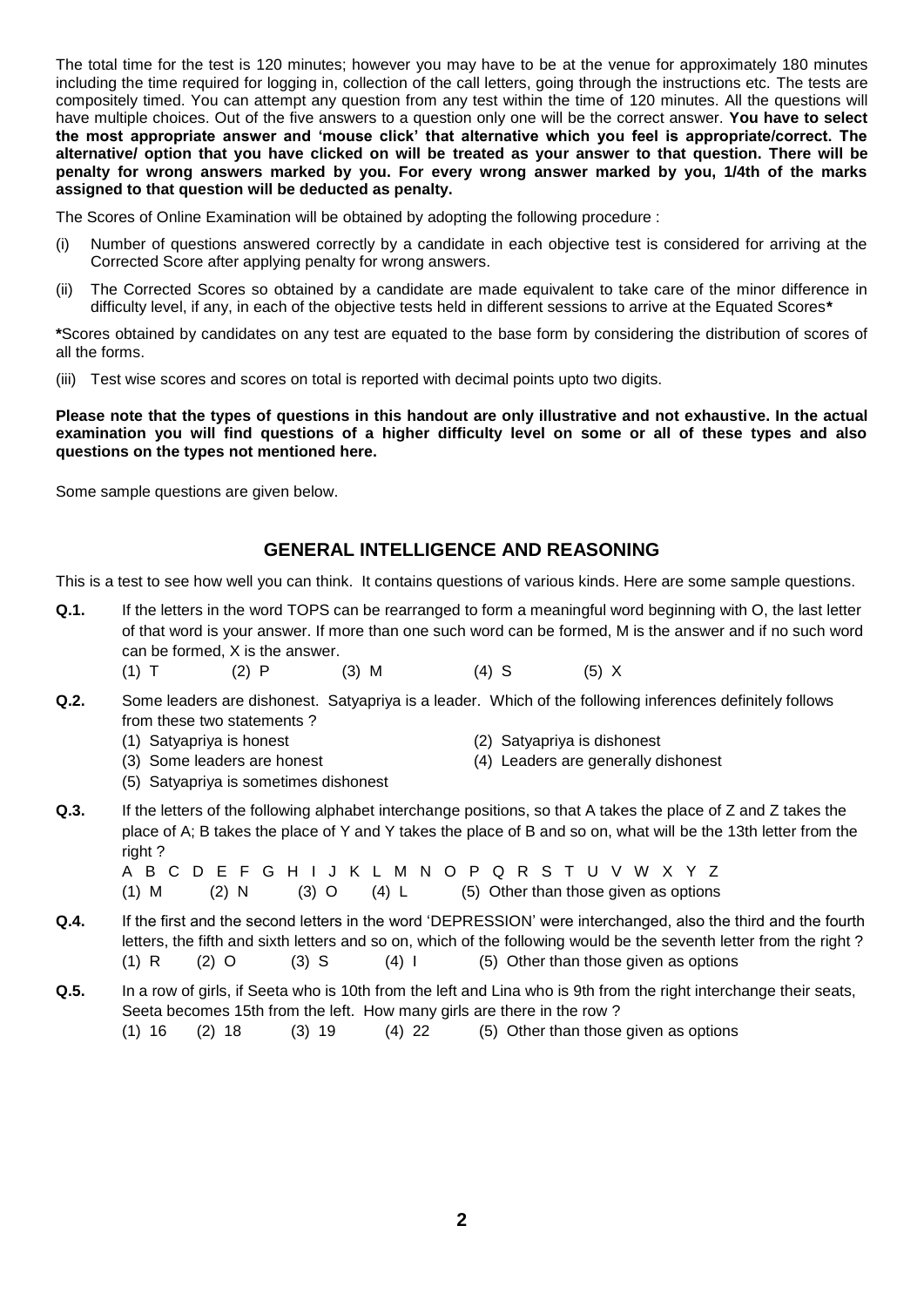**Q.6-10.** Read the information given below and answer the questions.

Six plays A, B, C, D, E and F of a famous playwright are to be staged one on each day from Monday to Saturday. The schedule of the plays is to be in accordance with the following.

- (1) A must be on the immediately previous day of the on which E is staged.
- (2) C must not be staged on Tuesday.
- (3) B must be on a day which immediately follows the day on which F is staged.
- (4) D must be staged on Friday only and should not be immediately preceded by B.
- (5) E must not be staged on the last day of the schedule.

**Q.6.** Which of the following is the schedule of plays, with the order of their staging from Monday ?<br>(1) E A B F D C (2) A F B E D C (3) A F B C D E  $(1)$  E A B F D C  $(2)$  A F B E D C (4)  $F \wedge B \wedge D$  C (5) Other than those given as options

- **Q.7.** Play C cannot definitely be staged on which of the following days in addition to Tuesday ?<br>(1) Monday (2) Wednesday (3) Thursday (4) Friday (5) Saturday (1) Monday (2) Wednesday (3) Thursday (4) Friday (5) Saturday
- **Q.8.** Play D is between which of the following pairs of plays ? (1) C and E  $(2)$  E and F  $(3)$  A and E  $(4)$  B and E  $(5)$  C and F **Q.9.** Which of the following plays is on Monday ?
- (1) E (2) A (3) F (4) B (5) C **Q.10.** Which of the following plays immediately follows B ? (1) F (2) E (3) D (4) C (5) A

## **GENERAL AWARENESS**

This test is intended to give an index of your awareness of people and events past and present in different walks of life.

- **Q.1.** Which of the following stands for I in RBI ? (1) India (2) International (3) Insurance (4) Income (5) Institute
- **Q.2.** OSCAR awards are given for best performance in which of the following field ?
- (1) Films (2) Literature (3) Sports (4) Science (5) Social Service

### **Q.3.** Monetary policy is concerned with

- (1) changes in the supply of money
- (2) buying and selling of financial instruments
- (3) reducing unemployment
- (4) changes in the supply of money & reducing unemployment
- (5) Other than those given as options
- **Q.4.** Which of the following stands for I in IRDA ?<br>(1) Indian (2) International (3) Insurance (1) Indian (2) International (3) Insurance (4) Income (5) Institute
- **Q.5.** Who is the person closely associated with operation flood programmes and was honoured by Padma Vibhushan recently ?
	- (1) Dr. V. Kurien (2) Dr. M. S. Swaminathan (3) Dr. Amartya Sen
		-
	-
	- (4) Narendra Modi (5) Other than those given as options

## **QUANTITATIVE APTITUDE**

This test is designed to measure how fast and accurate you are in dealing with numbers, viz. computation, quantitative reasoning, interpretation of tables and graphs.

**Directions :** In each of the following questions one number is missing. The place where the number is missing is shown by a question mark (?). You have to find out which one of the answers shown against 1, 2, 3 and 4 can replace the question mark. If none of these four can replace the question mark, you will indicate (5) i.e. 'Other than those given as options' as your answer.

| $Q.1$ . | $\frac{24}{\pi}$ x<br>65<br>56 | $\frac{13}{12}$ x $\frac{5}{1}$ = 2 |             |    |           |                                       |
|---------|--------------------------------|-------------------------------------|-------------|----|-----------|---------------------------------------|
|         | 49                             | 245                                 | (3)         | 77 | (4)<br>56 | (5) Other than those given as options |
| Q.2.    | $(27 + 498) \div 25 = ?$       | $(2)$ 25                            | (3)<br>- 21 |    | (4) 12    | (5) Other than those given as options |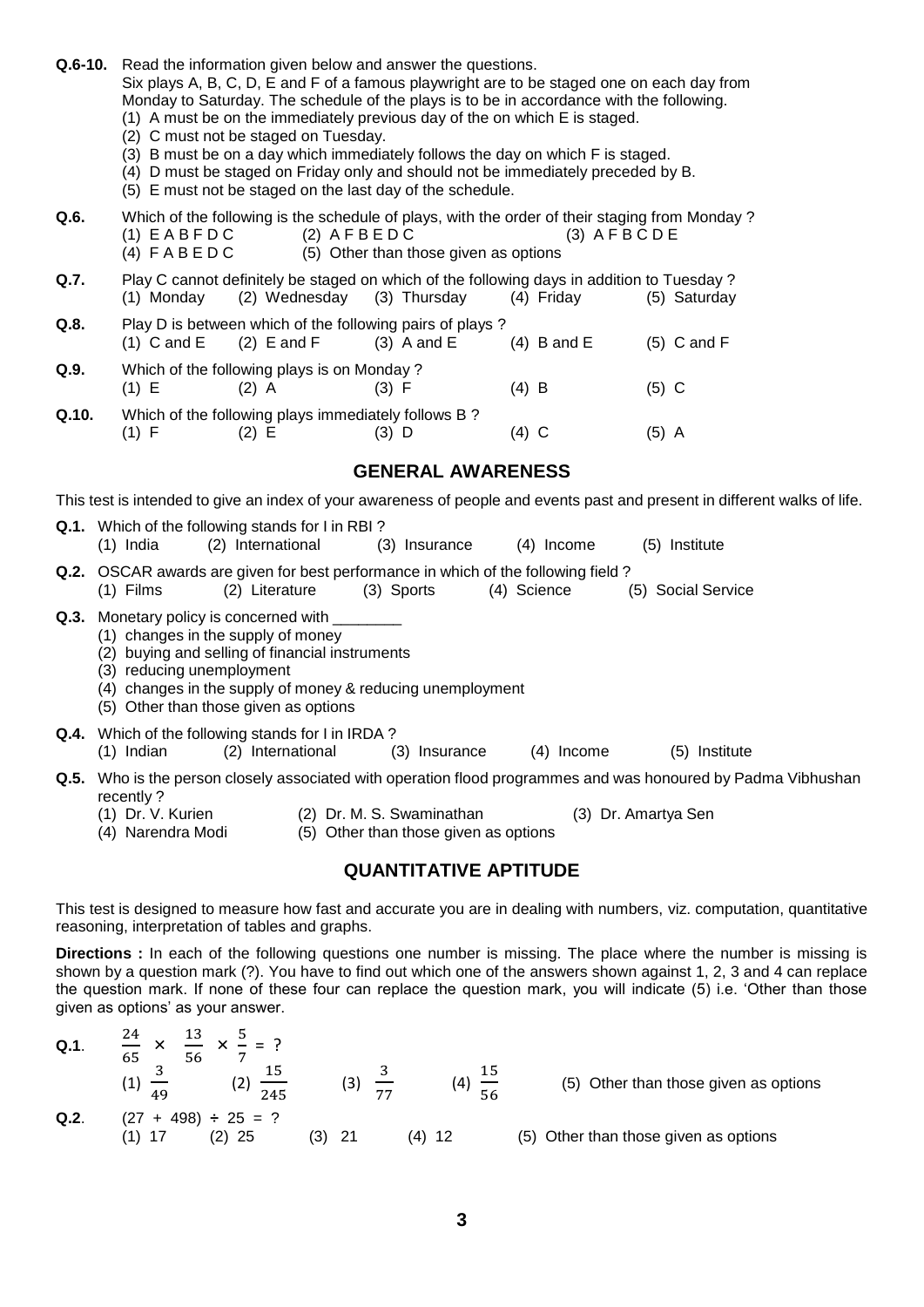**Q.3.** If the profit made by selling a pen for Rs.10 is as much as its cost, what is the cost price of the pen ? (1) Rs.3/- (2) Rs.5/- (3) Rs.10/- (4) Rs.20/- (5) Other than those given as options

Also, there may be some questions based on graphs and tables.

**Directions :** Given below is a table showing percentages out of a total of 700 employees ranking six attributes that help promotion. Rank I is the highest. Study the table carefully and answer questions that follow :

| % of Employees Giving Different Ranks |    |    |    |    |    |  |  |  |
|---------------------------------------|----|----|----|----|----|--|--|--|
|                                       |    | Ш  | IV |    | VI |  |  |  |
| 32                                    | 17 | 22 | 19 | 5  | 5  |  |  |  |
| 14                                    | 19 | 17 | 9  | 27 | 14 |  |  |  |
| 15                                    | 19 | 21 | 14 | 14 | 17 |  |  |  |
| 10                                    | 14 | 10 | 14 | 17 | 35 |  |  |  |
| 24                                    | 17 |    | 9  | 27 | 16 |  |  |  |
| 5                                     | 14 | 23 | 35 | 10 | 13 |  |  |  |
|                                       |    |    |    |    |    |  |  |  |

- **Q.4.** Which attribute for promotion has received the highest rank ? (1) Perseverance (2) Seniority (3) Honesty (4) Sociability (5) Efficiency
- **Q.5.** How many employees gave rank III to intelligence ? (1) 119 (2) 98 (3) 77 (4) 70 (5) 10
- **Q.6.** Which attribute is considered the least important for promotion ? (1) Honesty (2) Intelligence (3) Perseverance (4) Efficiency (5) Sociability

## **ENGLISH COMPREHENSION**

Adversity like that faced by the Swiss watchmakers has the virtue of starkly limiting the alternatives. A company that decides to expand by acquisition has the wide world of commerce before it, subject only to availability and price. The **plethora** of choices is one explanation of the many poor selections. The best decisions follow when the purpose is most clearly defined. At least the decision maker then knows exactly what he is trying to achieve and why.

The Swiss were trying to achieve survival - an aim so '**transcendent**' that the "why" needn't be asked. The only important question was "How," and the only answer (which their Japanese rivals have always chosen as the most rewarding approach) is to probe for weakness of the opposition, and then to kick the Achilles heel with steel-tipped boots. In this instance, the weakness (to which Japanese business is strangely prone) was lack of modern fashion sense. The electronic timepieces were being sold as wrist machinery; that gave Swiss Company its opportunity.

- **Q.1.** Which of the following was true in the case of business difficulties of the Swiss watch makers as per the passage ?
	- (1) The Swiss watch maker had virtually no limitation of available choices for taking decision in the instant case of difficulties.
	- (2) A large number of available alternatives would have probably made the Swiss Watch makers' decision making process better.
	- (3) The limited number of available choices in the instant situation made the Swiss Watch makers' decision making process easier.
	- (4) The Swiss watch makers lacked clarity about the objective to be achieved.
	- (5) None of the above
- **Q.2.** Which of the following holds good in the case of Swiss or Japanese watch making companies ?
	- (1) Japanese watch making companies had rewarding experience in regard to wrist watches because of their modern fashion sense.
	- (2) In the past, Swiss watch companies were always probing for the weakness of their rival Japanese companies to succeed in competition.
	- (3) The Japanese watch companies were having tough time from their strong Swiss rivals.
	- (4) The solution to the problem of Swiss Companies was in the weakness of Japanese companies lacking in modern fashion for wrist watches.
	- (5) None of the above.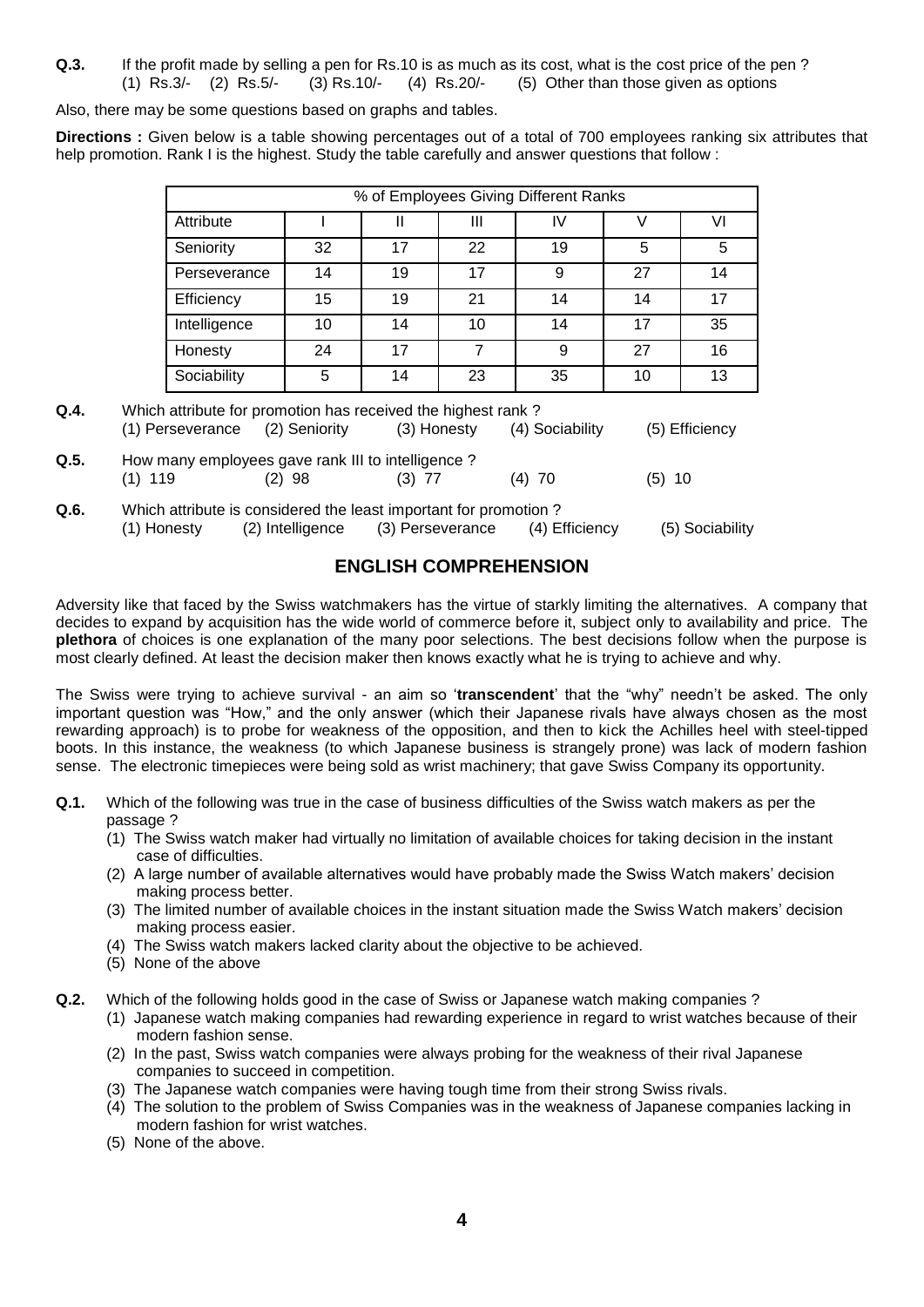- **Q.3-4. Directions :** In the context of the passage, which of the following is the closest in meaning to the word given in CAPITALS on the left side of the question.
- **Q.3.** PLETHORA : (1) paucity (2) nature (3) quality (4) excess (5) none of these
- **Q.4.** TRANSCENDENT : (1) natural (2) obvious (3) basic (4) permanent (5) transient

#### **(A) Details of the On-line Examination Pattern**

- (1) The examination would be conducted on-line i.e. on a computer.
- (2) The version of tests will be Hindi, English and language as applicable to the state (under which application is registered). The questions will appear in English and the selected language as applicable to the state. Test of English Comprehension will be available in English only.
- (3) All the questions will have multiple choices. Out of the five answers to a question only one will be the correct answer. **The candidate has to select the most appropriate answer and 'mouse click' that alternative which he/ she feels is appropriate/ correct. The alternative/ option that is clicked on will be treated as the answer to that question. Answer to any question will be considered for final evaluation, only when candidates have submitted the answers by clicking on "Save & Next" or "Mark for Review & Next".**
- (4) The clock has been set at the server and the countdown timer at the top right corner of your screen will display the time remaining for you to complete the exam. When the clock runs out the exam ends by default - you are not required to end or submit your exam.
- (5) The question palette at the right of screen shows one of the following statuses of each of the questions numbered:



You have not answered the question.

You have answered the question.

You have NOT answered the question, but have marked the question for review.

The question(s) "Answered and Marked for Review" will be considered for evaluation.

The Marked for Review status simply acts as a reminder that you have set to look at the question again. *If an answer is selected for a question that is Marked for Review, the answer will be considered in the final evaluation.*

- (6) To select a question to answer, you can do one of the following :
	- (a) Click on the question number on the question palette at the right of your screen to go to that numbered question directly. Note that using this option **does NOT save your answer** to the current question.
	- (b) Click on **'Save & Next'** to save answer to current question and to go to the next question in sequence.
	- (c) Click on **'Mark for Review and Next'** to save answer to current question, mark it for review, and to go to the next question in sequence.
- (7) To select your answer, click on one of the option buttons.
- (8) To change your answer, click another desired option button.
- (9) To save your answer, you MUST click on **Save & Next.**
- (10) To deselect a chosen answer, click on the chosen option again or click on the **Clear Response** button.
- (11) To mark a question for review click on **Mark for Review & Next**. *If an answer is selected for a question that is Marked for Review, the answer will be considered in the final evaluation.*
- (12) To change an answer to a question, first select the question and then click on the new answer option followed by a click on the **Save & Next** button.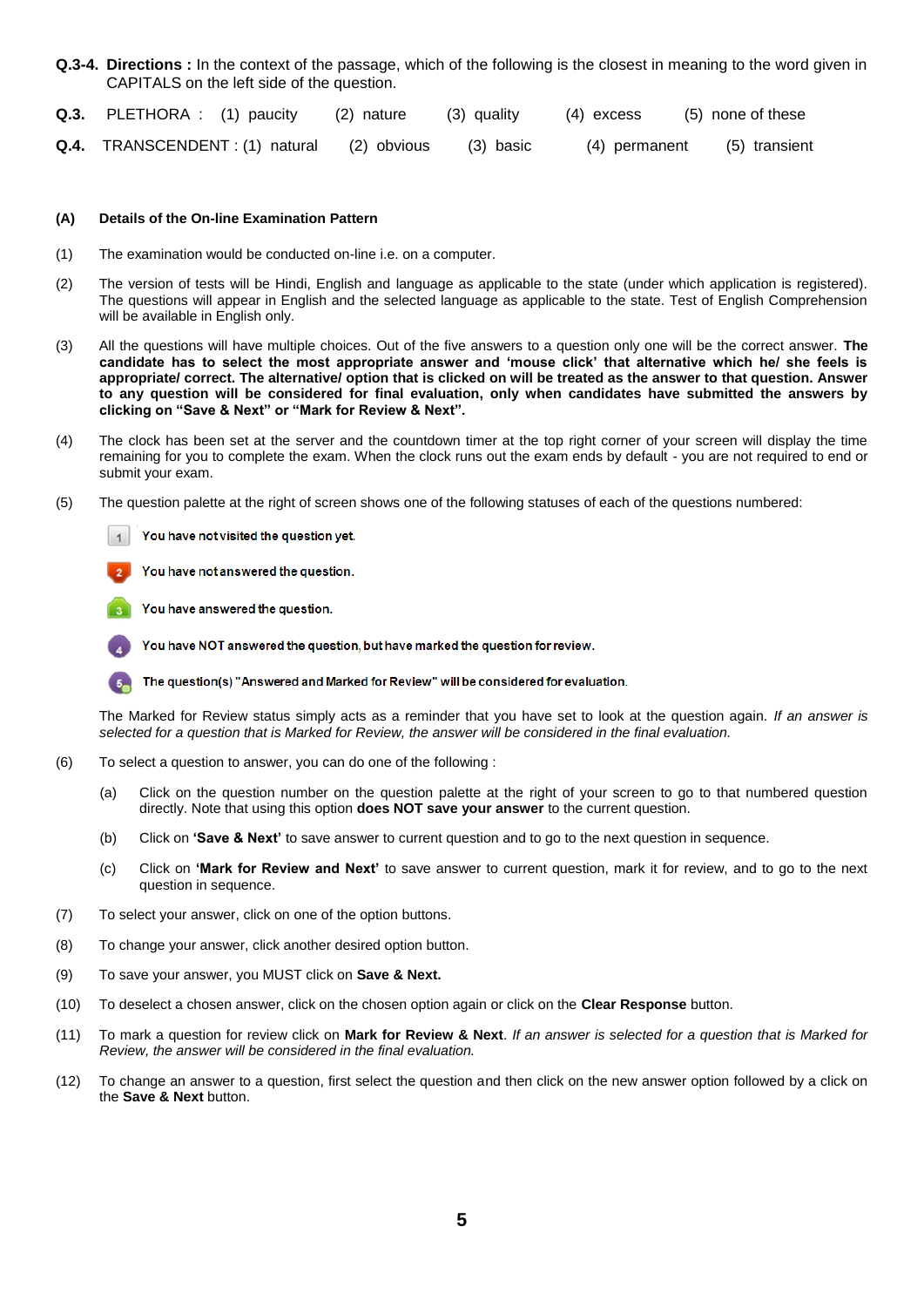#### **(13) ONLY Questions that are saved or marked for review after answering will be considered for evaluation.**

- (14) Sections will be displayed on the top bar of the screen. Questions in a section can be viewed by clicking on the section name. The section you view will be highlighted.
- (15) After clicking the **Save & Next** button on the last question for a section, you will automatically be taken to the first question of the next section.
- (16) You can move the mouse cursor over the section names to view the status of the questions for that section.
- (17) You can shuffle between sections and questions anytime during the examination as per your convenience.
- (18) The candidates are requested to follow the instructions of the "Test Administrator" carefully. If any candidate does not follow the instructions / rules, it would be treated as a case of misconduct/ adoption of unfair means and such a candidate would be liable for debarment from appearing for examinations for a period as decided by ESIC.
- (19) The candidates may ask the Test Administrator about their doubts or questions only before the commencement of the test. No query shall be entertained after the commencement of the examination.
- (20) After the expiry of 120 minutes, the candidates will not be able to attempt any question or check their answers.

#### **(21) Please note :**

- **(a) Candidates will not be allowed to "finally submit" unless they have exhausted the actual test time.**
- **(b) Under no circumstances should a candidate click on any of the 'keyboard keys' once the exam starts as this will lock the exam.**

#### **B] General Instructions:**

- (1) Please note date, Reporting time and venue address of the examination given in the call letter.
- (2) You may visit the venue one day before the Online Examination to confirm the location so that you are able to report **on time** (as printed on the call letter) on the day of the examination. Late comers will not be allowed.
- (3) The call letter should be brought with you to the examination venue along with your recent passport size photograph duly pasted on it. (Preferably the same photograph as was as uploaded).
- (4) You must scrupulously follow the instructions of the Test Administrator and ESIC Representative at the examination venue. If you violate the instructions you will be disqualified and will be asked to leave the examination venue.
- (5) No use of calculators (separate or with watch), books, note books or written notes, cell phones (with or without camera facility), or any other electronic device will be allowed during the examination. **After AarogyaSetu status display at the entry gate, candidates will be required to switch off their mobile phones, and deposit it at the designated location, to be collected while exiting.**
- (6) Please bring the call letter with your photograph affixed thereon, currently valid Photo identity proof in original and a photocopy of the same ID proof which you bring in original - THIS IS ESSENTIAL. **The call-letter along with photocopy of photo identity proof duly stapled together are to be submitted at the end of exam by putting it in the designated drop-box.** Currently valid photo identity proof may be PAN Card/Passport/Driving License/Voter's Card with photograph/ Bank Passbook with photograph/Photo Identity proof issued by a Gazetted Officer on official letterhead /Photo Identity proof issued by a People's Representative on official letterhead/Valid recent Identity Card issued by a recognised College/ University/Aadhar/E-Aadhar Card with a photograph/Employee ID/Bar Council Identity card with photograph. **Please Note - Ration Card and Learner's Driving License will NOT be accepted as valid ID proof for this exam.** Please note that your name as appearing on the call letter (provided by you during the process of registration) should exactly match the name as appearing on the photo identity proof. Female candidates who have changed first/last/middle name post marriage must take special note of this. If there is any mismatch between the name indicated in the Call Letter and Photo Identity Proof you will not be allowed to appear for the exam. In case of candidates who have changed their name will be allowed only if they produce Gazette notification/their marriage certificate/affidavit.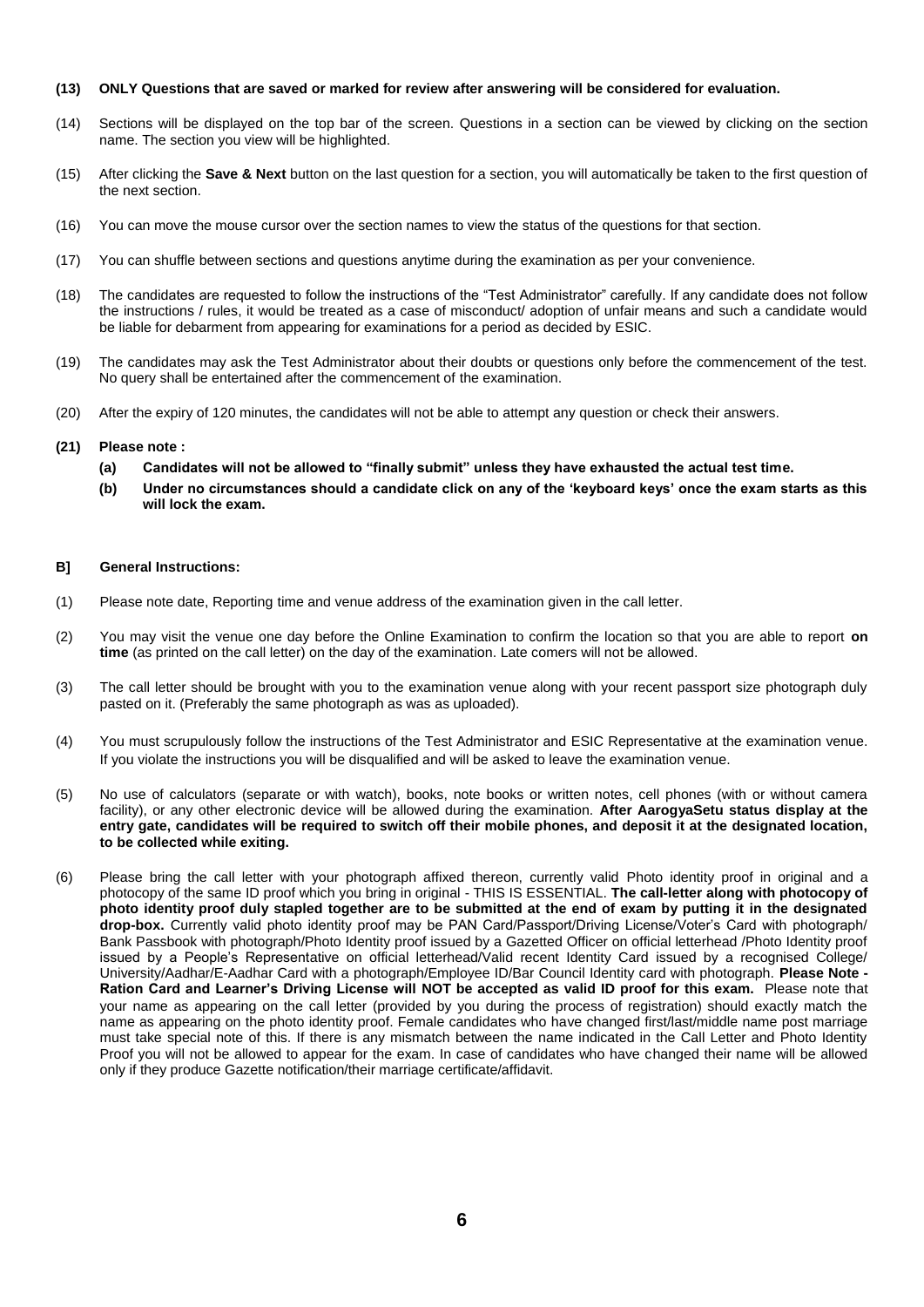- (7) In order to save time on frisking (Metal Detectors will be used), the candidates are advised to follow the below mentioned dress code:
	- Light clothes which cannot be used for hiding any instruments or communication devices.
	- Half sleeves but not having big buttons or any badge, brooches etc. which could be used to hide the communication device, Bluetooth, camera, etc.
	- Slippers, sandals and not the shoes/socks.

However, candidates coming in customary/ religious dresses and PwBD candidates should report at the centre well in advance prior to reporting time for frisking.

(8) Photograph and IRIS will be captured at the examination venue. The photo captured will be matched with the photo uploaded by the candidate in the application. You must NOT change your appearance from the photo uploaded by you.

 **Decision of the IRIS data verification authority with regard to its status (matched or mismatched) shall be final and binding upon the candidates. Refusal to participate in the process of IRIS scanning / verification on any occasion may lead to cancellation of candidature. With regards to the same, please note the following:**

- **(a) 'LEFT EYE (IRIS)' will be captured for all the candidates.**
- **(b) Candidates should remove Contact Lenses and Spectacles while capturing IRIS. Candidates are advised to avoid wearing contact lenses and prefer spectacles.**
- **(c) There is no touch involved in IRIS scanning. Half feet distance between scanner and eye will be maintained.**

(Any failure to observe these points will result in non-admittance for the examination)

- (9) Your responses (answers) will be analysed with other candidates to detect patterns of similarity of right and wrong answers. If in the analytical procedure adopted in this regard, it is inferred/concluded that the responses have been shared and scores obtained are not genuine/valid, your candidature may be cancelled. Any candidate who is found copying or receiving or giving assistance or engaging in any behaviour unbecoming of a candidate will not be considered for assessment. ESIC may take further action against such candidates as deemed fit by it.
- (10) You should bring with you a ball-point pen and an ink stamp pad. A sheet of paper will be provided which can be used for rough work or taking down the question number you would like to review at the end of the test before submitting your answers. After the test is over you MUST drop this sheet of paper along with the Call Letter and photocopy of photo identity proof in the designated drop-box.
- (11) The possibility of occurrence of some problem in the administration of the examination cannot be ruled out completely which may impact test delivery and/or result from being generated. In that event, every effort will be made to rectify such problem, which may include movement of candidates, delay in test. Conduct of a re-exam is at the absolute discretion of test conducting body. Candidates will not have any claim for a re-test. Candidates not willing to move or not willing to participate in the delayed process of test delivery shall be summarily rejected from the process.
- (12) If the examination is held in more than one session, the scores across various sessions will be equated to adjust for slight differences in difficulty level of different test batteries used across sessions. More than one session are required if the nodes capacity is less or some technical disruption takes place at any centre or for any candidate.
- (13) Anyone found to be disclosing, publishing, reproducing, transmitting, storing or facilitating transmission and storage of test contents in any form or any information therein in whole or part thereof or by any means verbal or written, electronic or mechanical or taking away the papers supplied in the examination hall or found to be in unauthorised possession of test content is likely to be prosecuted.
- (14) Instances for providing incorrect information and/or process violation by a candidate detected at any stage of the selection process will lead to disqualification of the candidate from the selection process and he/she will not be allowed to appear in any recruitment process of the ESIC in the future. If such instances go undetected during the current selection process but are detected subsequently, such disqualification will take place with retrospective affect.